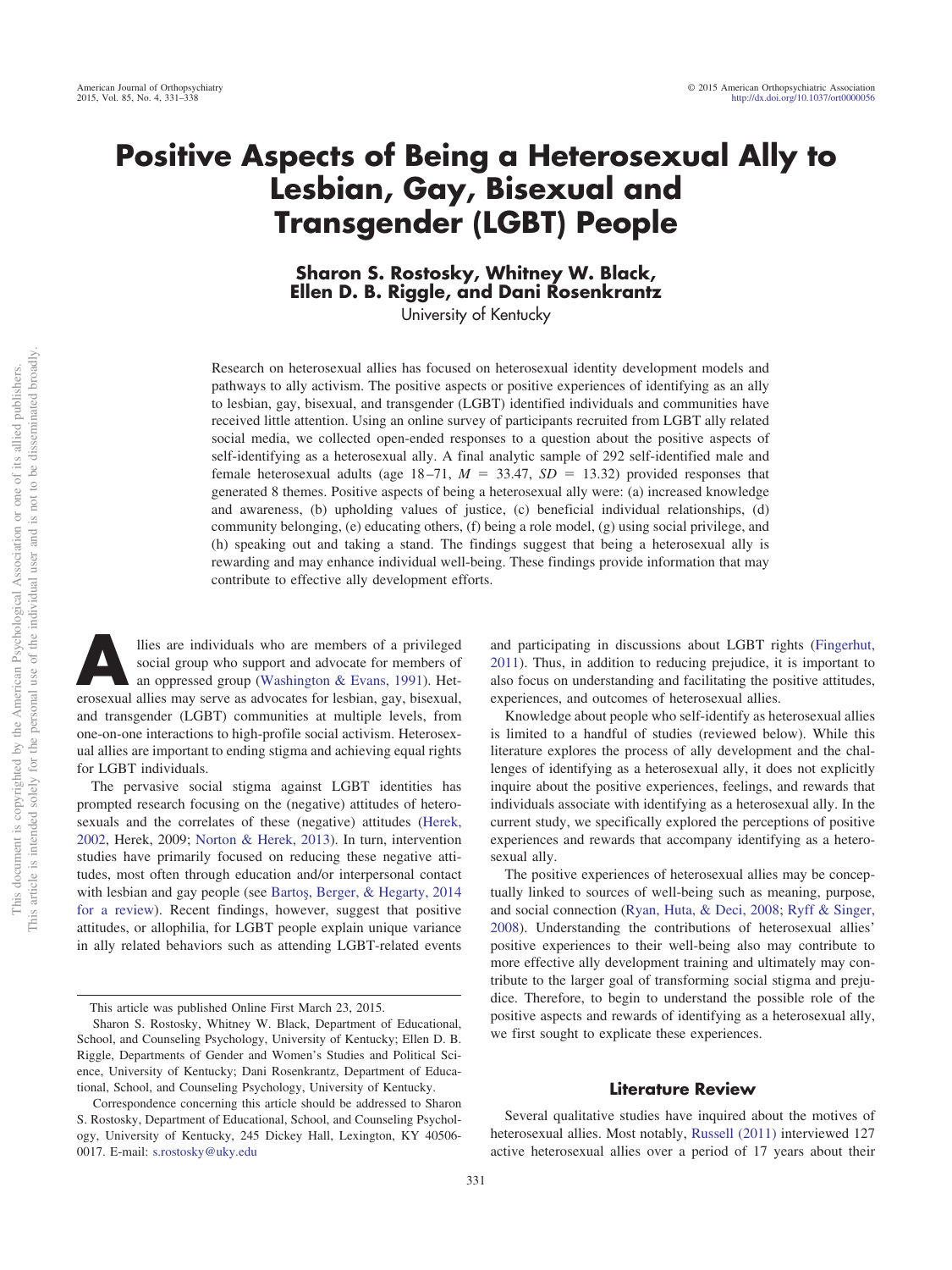motives for engaging in LGBT activism. Their often complex motivations for public activism on behalf of LGBT rights fell into two overarching categories: (a) the desire to act in alignment with their deeply held principles and values such as justice, civil rights, and religious/moral beliefs, and (b) their professional and personal experiences in their families, relationships, and communities.

The importance of acting in congruence with one's values was also highlighted in findings from an interview study of 12 heterosexual allies who were nominated by local LGBT community members [\(Duhigg, Rostosky, Gray, & Wimsatt, 2010\)](#page-6-1). These allies were asked about past experiences and values that motivated their ally activism. These experiences included a meaningful friendship with an LGBT person and the recognition of privilege and oppression that was contradictory to their deeply held humanitarian values. These allies also reported that their activism led to new insights, self-awareness, and knowledge about their own sexual identity and the diversity of sexuality that exists within the LGBT community. In addition to some fears of rejection, guilt, and other negative emotions, half of these heterosexual allies reported that being an ally brought specific rewards including friendship and connections with others, a sense of belonging, positive feelings about themselves, and personal and professional recognition.

Several additional qualitative studies of heterosexual allies have focused on specific professional roles and contexts. For instance, [Ryan, Broad, Walsh, and Nutter \(2013\)](#page-7-7) interviewed university staff and faculty members of an LGBTQ allies' organization. The 13 heterosexual-identified participants ascribed their motivation for participating in the group to their professional roles and responsibilities to support LGBTQ students. The authors noted that these narratives focused on identifying as a professional ally within an educational context, and not on the highly personal work of heterosexual identity development, its challenges, and its outcomes.

In two qualitative studies of psychologists [\(Asta & Vacha-](#page-6-2)[Haase, 2013;](#page-6-2) [Borgman, 2009\)](#page-6-3), participants revealed that they were influenced to be allies as a result of their personal relationships with LGBT people. They were motivated to continue their ally development by mentors and role models who encouraged and reinforced their growth and development. In both of these studies, participants shared the challenges of resolving internal conflicts and negative emotions such as guilt.

Each of these studies also offered hints at positive aspects of being a "professional ally." In [Asta and Vacha-Haase's \(2013\)](#page-6-2) telephone interviews with 14 counseling psychologists' in university counseling centers, participants noted that their experiences as allies increased their confidence as they advocated for LGBT people in the context of their work. In [Borgman's \(2009\)](#page-6-3) interviews with 11 psychologists who identified as both Christians and heterosexual allies, participants revealed that resolving conflicts and successfully integrating these identities was accompanied by a sense of increased empathy and greater therapeutic effectiveness.

Other studies of heterosexual allies have sampled university students. For instance, [DiStefano, Croteau, Anderson, Kampa-](#page-6-4)[Kokesch, and Bullard \(2000\)](#page-6-4) analyzed the open-ended responses of 87 undergraduate, heterosexual student members of an LGBT network within a national student affairs professional organization. In addition to some difficult emotions, internal conflicts, and negative reactions from others in response to their ally related efforts, these students also described positive emotions including a

sense of pride. The authors conclude, among other things, that being an ally is, overall, a positive experience that is worthy of deeper understanding.

Two qualitative studies have analyzed students' written reflections about their involvement in LGBT ally training. In one study, 11 undergraduate honors students expressed their fears of "coming out" as allies, their desire for role models, and their lack of knowledge and skills. By the end of the course they felt empowered as allies with new knowledge and skills and a sense of connection. One student wrote, "Being an ally has affected my life for the better" [\(Ji, Du Bois, & Finnessy, 2009,](#page-7-8) p. 420). These students also noted the importance of receiving positive reinforcement for their learning and their efforts.

Likewise, in an analysis of written reflection papers at the end of a year-long course for 10 counseling graduate student research team members [\(Dillon et al., 2004\)](#page-6-5), and in a survey of 46 heterosexual members of a gay–straight alliance [\(Goldstein & Davis,](#page-7-9) [2010\)](#page-7-9), researchers found that students struggled with their fears of rejection from others who might assume they were gay or lesbian. Yet they valued the positive support they found within the group as they developed their ally identities.

Other qualitative studies of university students have similarly noted initial fears of rejection for identifying as a heterosexual ally and then growing confidence and feelings of connection. Specifically, [Getz and Kirkley \(2003,](#page-7-10) [2006\)](#page-7-11) interviewed 20 participants who were trained to be ally educators in a Roman Catholic university setting. Fourteen of these participants were heterosexual and described their initial fears that others would assume they were gay or lesbian. Over the course of the training and involvement in educating others, they experienced positive feelings of growing confidence, connection, and engagement as self-identified allies.

In sum, the majority of studies of heterosexual allies have focused on motivations and challenges that accompany identifying as a heterosexual ally. However, the larger literature on the role of positive experiences and feelings suggests that articulating and understanding the positive aspects of identifying as a heterosexual ally may be important to a more complete understanding of developing and training allies and ending stigma and prejudice against LGBT people (see [Gonzalez, Riggle, & Rostosky, 2014\)](#page-7-12). The previous work reviewed above suggests that positive emotions, experiences, and rewards may be present in meaningful ways in the experiences of being a heterosexual ally. The purpose of this study was to build on this previous work by directly and specifically asking a nationally recruited sample of self-identified male or female heterosexual allies about their perceptions of the positive aspects of being an ally to LGBT individuals.

#### **Method**

# **Participant Recruitment and Sample Description**

Announcements about the study were emailed and posted on online message boards of several national and regional LGBT and straight ally organizations. Individuals who were at least 18 years of age and who self-identified as a straight/heterosexual ally to LGBT individuals were invited to complete an online survey. The informed consent page stated that the purpose of the study was "to document the positives and strengths that individuals perceive they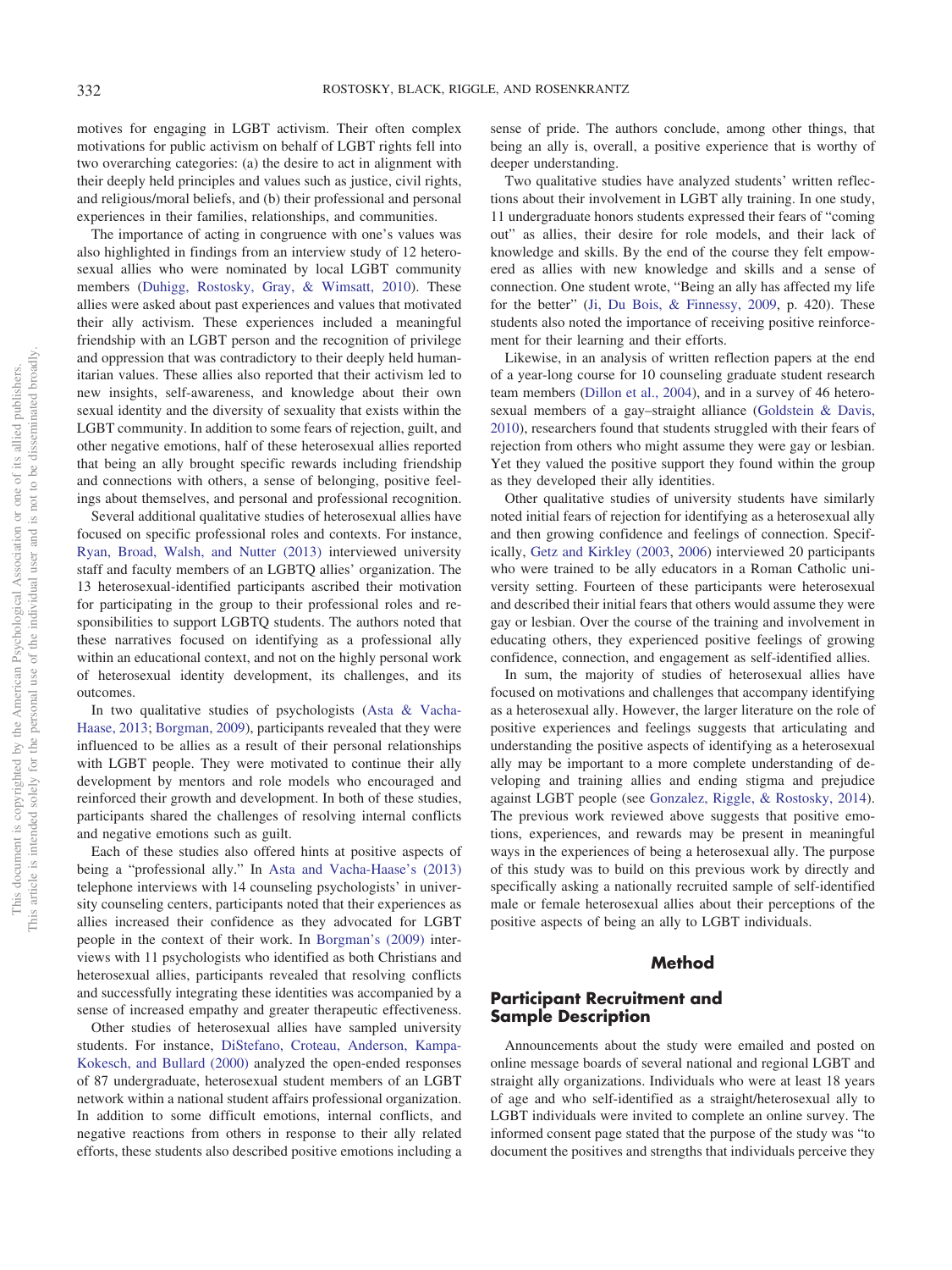have experienced as allies" and to better understand "the rewards of being a straight ally." Recipients were also encouraged to forward the announcement about the study to other individuals who met the criteria and who might be interested in participating. All study procedures and materials were approved by the university institutional review board.

Survey data were submitted by 369 participants. We dropped from the final analytic sample 69 individuals who reported their sexual identity as other than "heterosexual/straight" and seven participants who did not provide a response to the open-ended question that could be coded. The final sample consisted of 292 self-identified heterosexual/straight participants.

Participants in the sample resided in 31 different U.S. states (two participants did not report their state of residence). Participants ranged in age from 18 to 71 ( $M = 33.47$  years;  $SD = 13.32$ ). Of the sample, 75% identified as female and 25% identified as male. The participants self-identified as European American/White (85%), Biracial/Multiracial (6%), African American/Black (3%), Hispanic/Latino/a/South American (2%), Asian American/Pacific American (2%), and Other (2%). The educational background of the sample was: high school diploma (1%); some college or technical school (22%); bachelor's degree (19%); some postbaccalaureate or graduate work (20%); and advanced graduate degree (38%). The current relationship status of the sample was: married (38%), single (23%), in a committed relationship (20%), dating (7%), in a domestic partnership/cohabiting (7%), divorced/separated (3%), and other (2%). Participants selfreported their religious and/or spiritual beliefs as none (37%), other (22%), Protestant (18%), Catholic (14%), Jewish (8%), and Buddhist (1%).

#### **Data Collection Instrument and Procedures**

The online study began with an informed consent page that detailed the purpose of the study. Participants selected an acknowledgment button that indicated they were at least 18 years of age and had read and fully understood the informed consent form. In addition to the demographic information, participants were asked to respond to the following open-ended question in a text box:

Please tell us below what you think the positive things are about being an ALLY for lesbian, gay, bisexual, and transgender individuals. Please describe as many positive aspects as you think are important and in as much detail and with examples if you wish. We appreciate hearing your personal stories.

### **Data Analysis**

The length of responses submitted by the participants varied from a single phrase or sentence to multiple paragraphs. These responses were systematically coded using thematic analysis [\(Braun & Clarke, 2006\)](#page-6-6). To ensure the validity of our identified themes, we used a consensus-building process with three primary coders and an external auditor to finalize the thematic structure of the data. The primary coders consisted of one faculty member experienced in qualitative methods and two graduate students who received training in the methodology prior to beginning the coding process. The external auditor was an experienced qualitative researcher and faculty member. All coders had previous experience in research on LGBT and straight ally health and well-being.

Following [Braun and Clarke's \(2006\)](#page-6-6) steps for conducting thematic analysis, the two primary coders began by individually reviewing a subset of the first 88 participant responses and developing a list of possible codes. The coders met and discussed their impressions and agreed on an initial set of codes. The coders then coded the first subset through careful reading of the participants' responses. After this subset of data was coded separately, the two coders met to compare their findings. Discrepancies in codes were sent to the faculty coder for resolution. This coder reviewed all codes and gave feedback on the thematic structure, which resulted in a working set of codes. Eight themes were collaboratively determined to capture all of the codes. The two primary coders separately coded the remaining subset of data and recoded the first subset into the identified themes. After meeting to compare findings, discrepancies were sent to the faculty coder for review and resolution.

The external auditor then read the coded data and provided feedback and suggestions for revisions. Data coded into each theme were reviewed and discussed. Minor revisions were made in the coding of several responses. Data in each theme were read and evaluated by the external auditor and discrepancies in coding were discussed and reconciled until all four members of the research team reached consensus on the findings.

#### **Results**

The majority of participants  $(N = 283)$  identified at least one positive aspect of being an ally to LGBT individuals and a majority identified more than one. A total of 579 meaning units [\(Giorgi,](#page-7-13) [1985\)](#page-7-13) from this dataset of participant responses were coded. Eight themes emerged from the data that represent the positive aspects of identifying as an ally: (a) increased knowledge and awareness, (b) upholding values of justice, (c) beneficial individual relationships, (d) community belonging, (e) educating others, (f) being a role model, (g) using social privilege, and, (h) speaking out and taking a stand.

The identified themes are interrelated. For instance, in many participants' experience, individual relationships also provided a sense of belonging to the larger community, or participating in social activism accompanied a feeling of community belonging. Thus, many participants provided responses that included more than one theme. The percentage of participants who discussed each theme is listed in [Table 1.](#page-3-0) The presentation of the eight themes is ordered to be consistent with the post hoc analysis of their alignment with the levels of the socioecological system (e.g., [Bronfen](#page-6-7)[brenner, 1994\)](#page-6-7). Broadly considered, these themes can be grouped into three distinct, yet interrelated levels: (a) intrapersonal growth (increased knowledge and awareness and living according to one's values); (b) interpersonal connection (beneficial interpersonal relationships and community belonging); and (c) community/societal contributions (educate others, be a role model, use one's privilege, and speak out and take a stand). Each theme is illustrated below with direct quotes from participant survey responses.

### **Increased Knowledge and Awareness**

Participants gained increased knowledge, experiences, and awareness from being a straight ally to LGBT individuals. A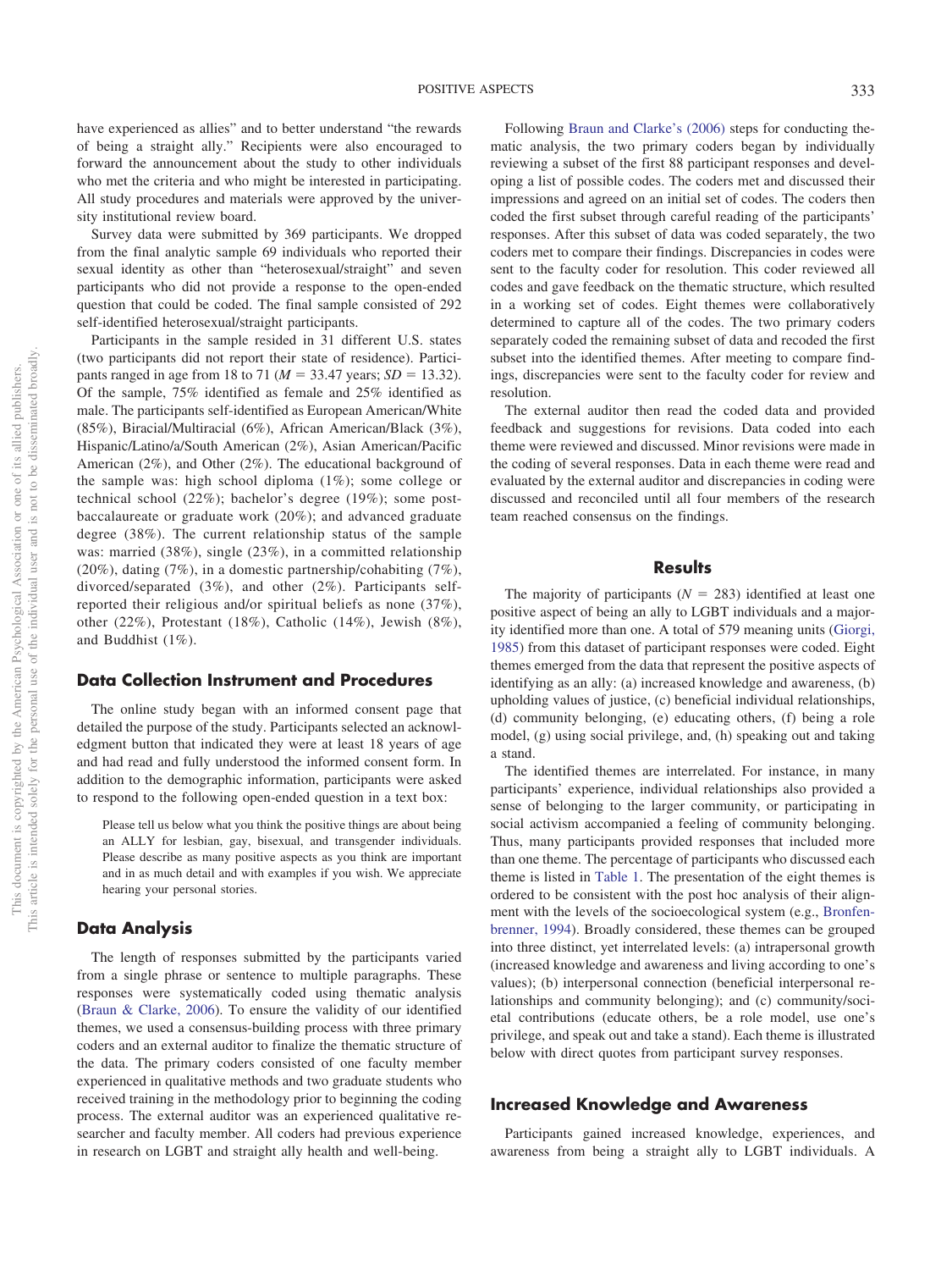| Themes                            | Characteristics                                                                                     | % Participants |
|-----------------------------------|-----------------------------------------------------------------------------------------------------|----------------|
| Intrapersonal growth              |                                                                                                     |                |
| Increased knowledge and awareness | Learning new things about the self, others, culture, society, privilege, etc.                       | 30             |
| Upholding values                  | Pride and satisfaction in living by one's deeply held values of justice, morality, and<br>equality  | 50             |
| Interpersonal connection          |                                                                                                     |                |
| Beneficial relationships          | Feeling connected; providing and receiving support from others.                                     | 54             |
| Community belonging               | Feeling a valued part of the LGBT community.                                                        | 8              |
| Community/societal contributions  |                                                                                                     |                |
| Educating others                  | Educating others about LGBT and minority issues                                                     | 12             |
| Being a role model                | Serving as a role model for children as well as for other straight adults                           | $\circ$        |
| Using social privilege            | Actively using heterosexual privilege (and other privileged statuses) on behalf of<br>LGBT equality | 10             |
| Speaking out and taking a stand   | Acting publicly to advance social justice.                                                          |                |

<span id="page-3-0"></span>**Table 1.** Positive Aspects of Being a Heterosexual Ally to LGBT Individuals ( $N = 292$ )

Note. LGBT = lesbian, gay, bisexual, and transgender. 579 total meaning units were coded into themes. (Participants' responses may have included more than one theme).

28-year-old female from Florida summarized her experience as an ally:

I think that being an ally helps with perspective taking and empathy. I have always felt that I supported individuals to be confident in their sexuality, regardless of orientation, and I have always advocated for equal rights. But having friends who identify as LGBT has raised my awareness of some of the challenges they encounter, and thus has made me think more critically about politics and culture.

Some participants discussed more generally the benefit of increasing awareness of other cultures, identities, gender, and sexual fluidity. A 27-year-old male from Ohio stated, "Being an ally allows me to develop a relationship with people from all walks of life. This, in turn, makes [me] more aware of my own identity. Being an ally allows for a greater understanding [of] people different than myself."

Other participants made distinctions between gaining sexual or gender identity specific knowledge and more general knowledge about privilege, oppression, and minority rights. A 20-year-old male from Virginia commented:

I like being an ally because I am able to get different perspectives on the world. Being in the sociologically dominant groups (white, hetero male), I, and others, sometimes do not see hidden injustices or trends. Having someone you know who is directly affected by these things can open your eyes to what society is really like.

Similarly, other participants stated that being an ally gave them important knowledge and skills and the confidence to use them. For instance, a 44-year-old male from Connecticut wrote:

Being an ally for the LGBT community is the BEST training for dealing with, and existing in a functional pluralistic society. In short, it makes you a better citizen, prepares you for the challenges of ignorance (both your own and that found in others), and equips you with the ability to recognize prejudice wherever it may rear its ugly head.

Heterosexual ally participants valued the knowledge and awareness they gained. They specifically noted gains in knowledge about their own sexual identity development and greater awareness of privilege and oppression, both in relation to the LGBT community and more broadly. These participants appreciated having a deeper understanding of their own privileged social identities in relation to members of oppressed groups.

# **Upholding Values of Justice**

Participants expressed that being a heterosexual ally to LGBT individuals allows them to live in accordance with intrinsic values of justice, morality, and equality. A 30-year-old female noted:

This is such a strange question. The advantage of being an ally to LGBT people is that you can live your life normally without suffering from the cognitive dissonance associated with many negative viewpoints. Taking a positive view of everyone allows you to flourish and grow, and fosters spiritual and personal development in the community. What other option is there but to be an LGBT ally?

Other participants made similar statements that acting as an ally allows them to live according to their values. A 21-year-old female from Ohio wrote:

The positive thing about being an Ally is that you know you are doing the right thing. You know you are being accepting to all people and leaving behind discrimination and hate. It's about being a good person. The benefits are that you are doing a service to society by breaking free of the stigma associated with LGBT people and saying that you are NOT ok with discrimination.

Participants perceived that being an ally led to personal growth because they gained knowledge and self-awareness that allowed them to explore their values. For many allies, this process of learning and development seem to be a direct result of contact with LGBT individuals. Living in alignment with their deeply held values was a positive aspect of their identities as heterosexual allies.

# **Beneficial Individual Relationships**

Participants benefited from supporting others and/or receiving support from others as a result of being a heterosexual ally. For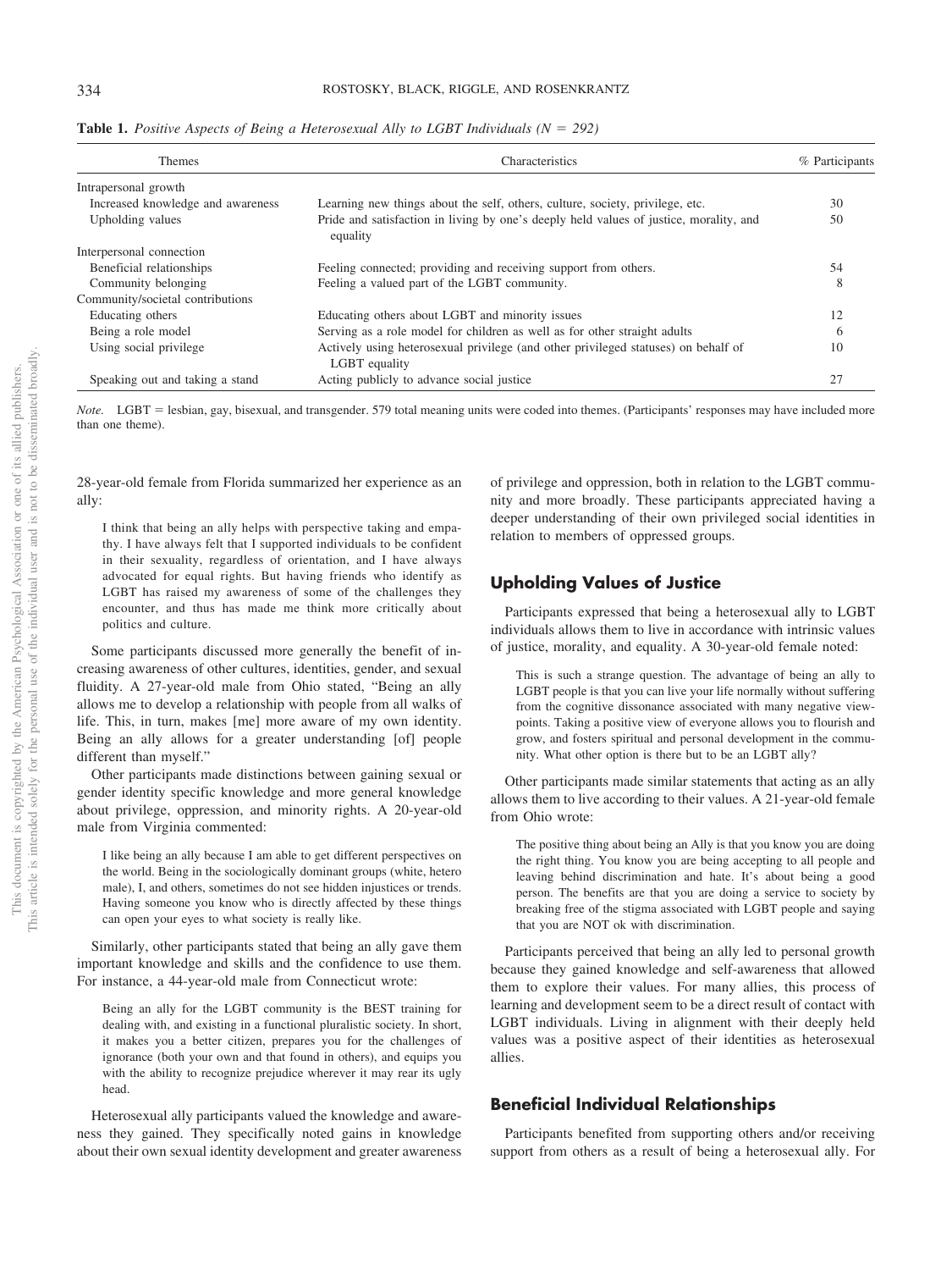example, a 22-year-old female from Kentucky provided support to a friend during his coming-out process:

I feel that being an ALLY for the LGBT community is something that is important in opening me to other people's lifestyles and ideas about life and what we do in our community both in our town and across the nation. I come from a small town that is very religious and conservative, especially when it comes to the LGBT community. I only had one friend growing up who identified as such, and it was something he kept well under wraps in order to avoid familial consequences and trouble in school. I supported him when he did finally come out to his family, and while I could understand their hurt, I was more proud to be a part of helping my friend realize himself and start living as he felt most comfortable.

Heterosexual allies also received support in relationships with LGBT individuals. One participant, a 63-year-old female from Maryland reported,

As an ally, I open my life to experience new friendships, new ideas, diverse outlooks and opinions. I have an opportunity to meet many wonderful people that have touched my life. Each individual has unique gifts and talents that contribute to the quality of [my] life.

Thus, participants reported that, as allies, their lives were enriched by the relationships that they formed. They derived satisfaction from providing support to LGBT people. They also appreciated the support that they, in turn, received.

# **Community Belonging**

Participants reported that being an ally helped them gain access to a new community. For example, a 20-year-old female from Illinois commented that as an ally, she is a member of the LGBT community. She noted that being a member of the LGBT community provided "a sense of collectiveness between everyone involved...a sanctuary for individuals of all sorts." A 33-year-old female from New York expressed difficulty with identifying as an ally because of her strong sense of belonging within the LGBT community:

Maybe I'm naive but I don't even really consider myself an ally, just a not-insane person. My husband and I are kind of like queer straight people— have been dubbed such by our many gay friends. So it doesn't feel like this other community that I'm allied with, it feels like a community that I'm part of.

For these participants, identifying as a heterosexual ally expanded their social connections and strengthened their interpersonal relationships, often giving them access to a diverse community to which they now belong. According to these allies, access to the LGBT community provided them with a sense of connection and belonging to a group of like-minded political and social activists.

# **Educating Others**

Participants indicated that educating others about LGBT and minority issues is a positive aspect of being a heterosexual ally. A 26-year-old female from New York stated:

One of the positive things about being an ally is that I have the opportunity to serve as an advocate to other higher education professionals about the needs and ways to support the LGBTIAP population. Through being an ally I have been able to serve as a voice of reason when speaking to other administrators about how to support LGBT individuals and [by] helping to consult on how to build a more inclusive community.

Allies enjoyed being leaders and advocates on behalf of LGBT people. They discussed the rewards they experienced from serving as a resource to other heterosexual people who may be less advanced in their knowledge and awareness of LGBT issues. Through educating others, participants found satisfaction in impacting societal change one person at a time.

#### **Being a Role Model**

Participants commented that being a positive role model for children was a positive aspect of being a heterosexual ally. For example, a 21-year-old female from Texas responded,

I believe the positive thing about being an ally is . . . it teaches our children that people are people and you treat them how you would like to be treated, no matter who they are, what they look like.

Other participants noted that they were role models to other adults. A 43-year-old male from Ohio commented, "As a white, hetero male, who is very visible as an ally, I can serve as a role model for other hetero males." Participants found their own particular social identities gave them a specific role in influencing others to become allies. As role models for others, allies found satisfaction in using their voices and perspectives in ways that affirmed LGBT lives and supported the larger goal of equality for everyone.

# **Using Social Privilege**

Participants commented on the rewards of using their heterosexual privilege in a positive way that fulfilled their responsibility as a member of a privileged group. A 27-year-old female from Connecticut said, "Being an ally is extremely important to me. I feel that it is my obligation (as a person in the majority) to stand up for those that are not being treated equally." The 43-year-old ally from Ohio, above, wrote that in addition to being a role model, "I can also challenge homophobia in ways that are more difficult for folks who identify as LGBTIQ." Similarly a 36-year-old female from Kentucky reported, "As an ally, I can use my voice, my power and my heterosexual privilege to speak out against injustice."

Participants noted that their heterosexual privilege gave them a sense of responsibility for their actions toward LGBT people and in relation to other heterosexual-identified people. They had a sense of awareness of the importance of using their heterosexual privilege to make LGBT people's lives better. Their unique role in working toward LGBT equality was a positive aspect of being a heterosexual ally.

# **Speaking Out and Taking a Stand**

Participants stated that they benefited from engaging in ally activism by speaking out and taking a stand. These actions en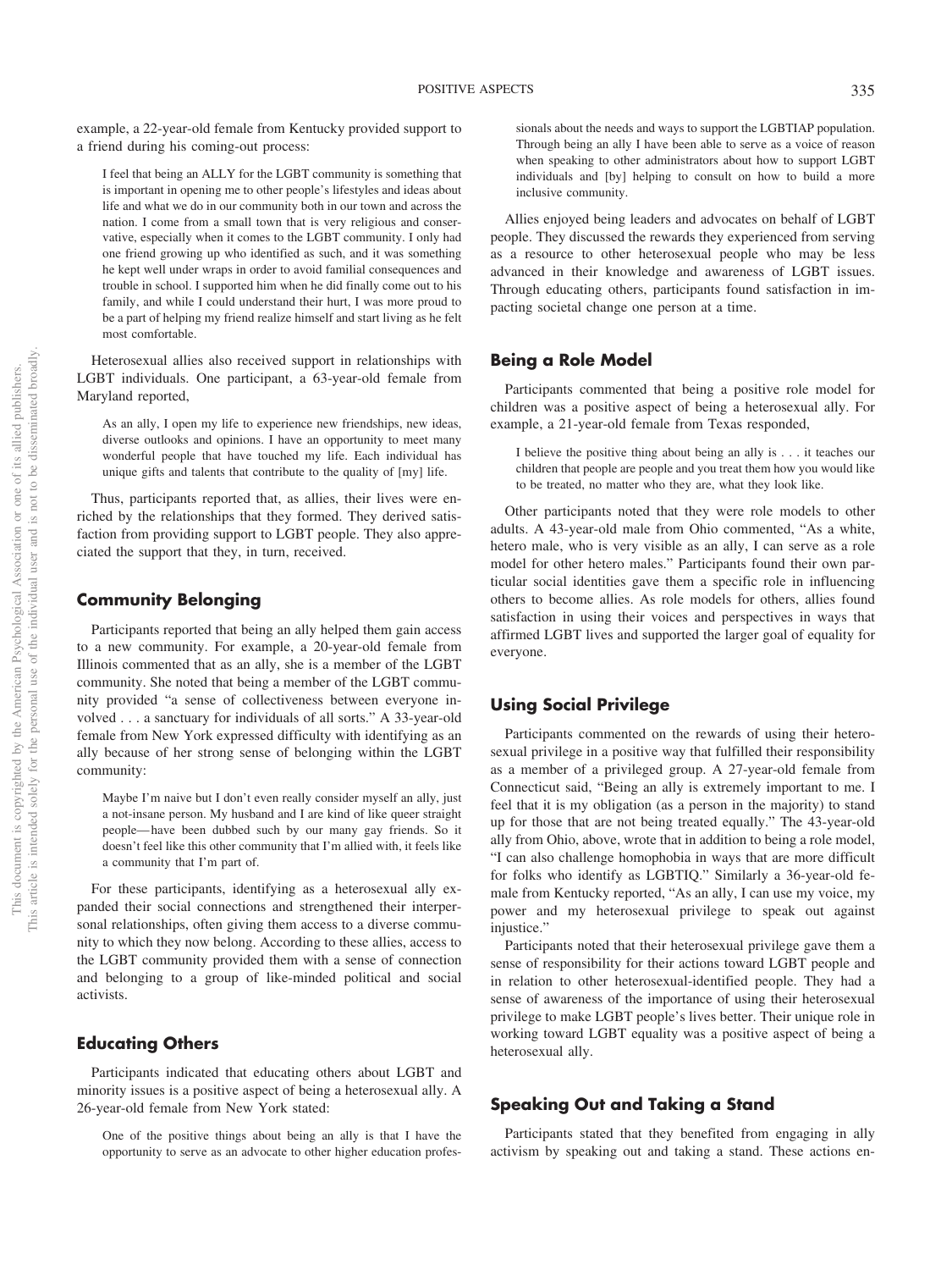hanced their sense of empowerment and efficacy. The 36-year old Kentucky ally above also wrote,

For many years I was supportive of gay rights but never spoke up because I didn't really feel like I had much to say as a heterosexual. But now, I really see it as a basic issue for human rights.

Similarly, a 32-year old male from Ohio shared:

When a college student, particularly a White male like myself, sees me stand up and question his language or actions, then the message is sent very clearly that that is not to be tolerated. Hopefully if my actions as an ally change the actions of those who are not supportive of the lifestyle, even one person, then I will have made the world a better place for my GLBT brothers and sisters. They should be afforded the same privileges that I have.

These participants used their heterosexual identities and privilege to publicly take a stand on behalf of LGBT equality and social justice. These opportunities to speak out and take a public stand were rewarding and satisfying. Participants communicated a sense of pride in asserting their solidarity with LGBT rights.

#### **Other Responses**

Finally, we note that 10 respondents provided responses that answered the open-ended question more globally or philosophically rather than specifically. Six of these participants made statements about people being "all the same." For example, a 66-yearold female from Kentucky wrote,

I believe LGBT people are the same as any others and I see no difference in the kind of attitudes I have about them as about anyone else. Some are wonderful; some are less wonderful. Therefore I believe what is important is to be loving to all people.

Similarly, an additional four participants stated that they do not focus on being an ally to LGBT individuals. For example, a 26-year-old male from Kentucky stated, "I don't go out of my way to ally myself with people simply because of their sexual preferences. I value all my friends and family for who they are, not by sexuality." These participants' responses were placed in an "other" category because the responses did not directly address the research question of interest and reflected more global values and experiences.

# **Discussion**

The participants in this study perceived that their ally identity provided them with knowledge and awareness, satisfying interpersonal relationships and community belonging, and a sense of meaning and purpose as they actively contributed to social change. These positive themes are consistent with factors that have been found to be important to psychological well-being (e.g., [Ryff &](#page-7-5) [Singer, 2008\)](#page-7-5). For example, personal growth is a component of psychological well-being. The participants in this study perceived that being a heterosexual ally fostered their personal growth in knowledge, awareness, and skills. Thus, participants perceived that being a heterosexual ally gave them opportunities to "be a better person" and to live according to their highest values. These experiences are consistent with models of eudaimonia, which focus on the content and process of a life well-lived (see [Ryan et al., 2008\)](#page-7-4).

Positive relations with others is another central factor in psychological well-being. The heterosexual allies in the current study noted that satisfying relationships with others and connection to the LGBT community were positive aspects of their ally identity and behavior. This finding is consistent with theoretical assumptions that relatedness is a basic human need (along with autonomy and competence) and that the satisfaction of these basic needs is prerequisite to personal growth and well-being (e.g., [Deci & Ryan,](#page-6-8) [2000\)](#page-6-8).

The heterosexual allies in this study were also engaged in intentional efforts to change society in positive ways and found these efforts to be positive and fulfilling parts of their lives. These findings are consistent with cultivating psychological well-being through finding purpose in life, particularly in finding meaning by contributing to the greater good. This finding is consistent with conceptualizations of the links between eudaimonia and prosocial behavior (see [Ryan et al., 2008\)](#page-7-4).

Together these findings suggest that being a heterosexual ally to the LGBT community is accompanied by positive experiences that are consistent with the attainment of psychological well-being. Future research might build on the current study to test hypotheses about the relationship between being a heterosexual ally, eudaimonia, and well-being. Considering our findings in relation to models of eudaimonia suggests that being an ally may be one "way of living focused on what is intrinsically worthwhile to human beings" [\(Ryan et al., 2008,](#page-7-4) p. 147), which manifests in personal growth, deep relationships, and positive contributions to society.

Understanding the positive aspects of being a heterosexual ally may also be important to designing effective ally training programs. Previous research has reported that allies are motivated to be allies because of previous personal relationships with LGBT people and by their deeply held values regarding social justice and equality [\(Duhigg et al., 2010;](#page-6-1) [Russell, 2011\)](#page-7-6). The findings from the current study suggest that these factors also provide important intrinsic rewards that facilitate continued commitment to being allies. Ally training programs can build recognition of these intrinsic rewards into the training and thereby potentially increase effectiveness.

Our findings suggest that allies find it rewarding to be included in the LGBT community. Past research on ally experience has found that allies sometimes perceive that their efforts and involvement are not always welcome by members of the LGBT community. For example, [Duhigg and colleagues \(2010\)](#page-6-1) found that allies were as likely to perceive negative reactions as well as positive reactions from the local LGBT community. In another study, 14 predoctoral psychology interns and psychologists perceived mixed messages about their ally work from the LGBT community [\(Asta](#page-6-2) [& Vacha-Haase, 2013\)](#page-6-2). Professionals who perceived positive messages from members of the LGBT community reported that encouragement and appreciation from LGBT individuals contributed to their continued ally work. However, other participants shared stories about negative reactions from LGBT individuals that caused them to question their ally identity and cease ally work [\(Asta & Vacha-Haase, 2013\)](#page-6-2). These findings, together with our finding that community belonging is a positive aspect of being a heterosexual ally, suggest that heterosexual allies might benefit from training in the recognition of minority stress and how anticipated rejection from heterosexual-identified people might impact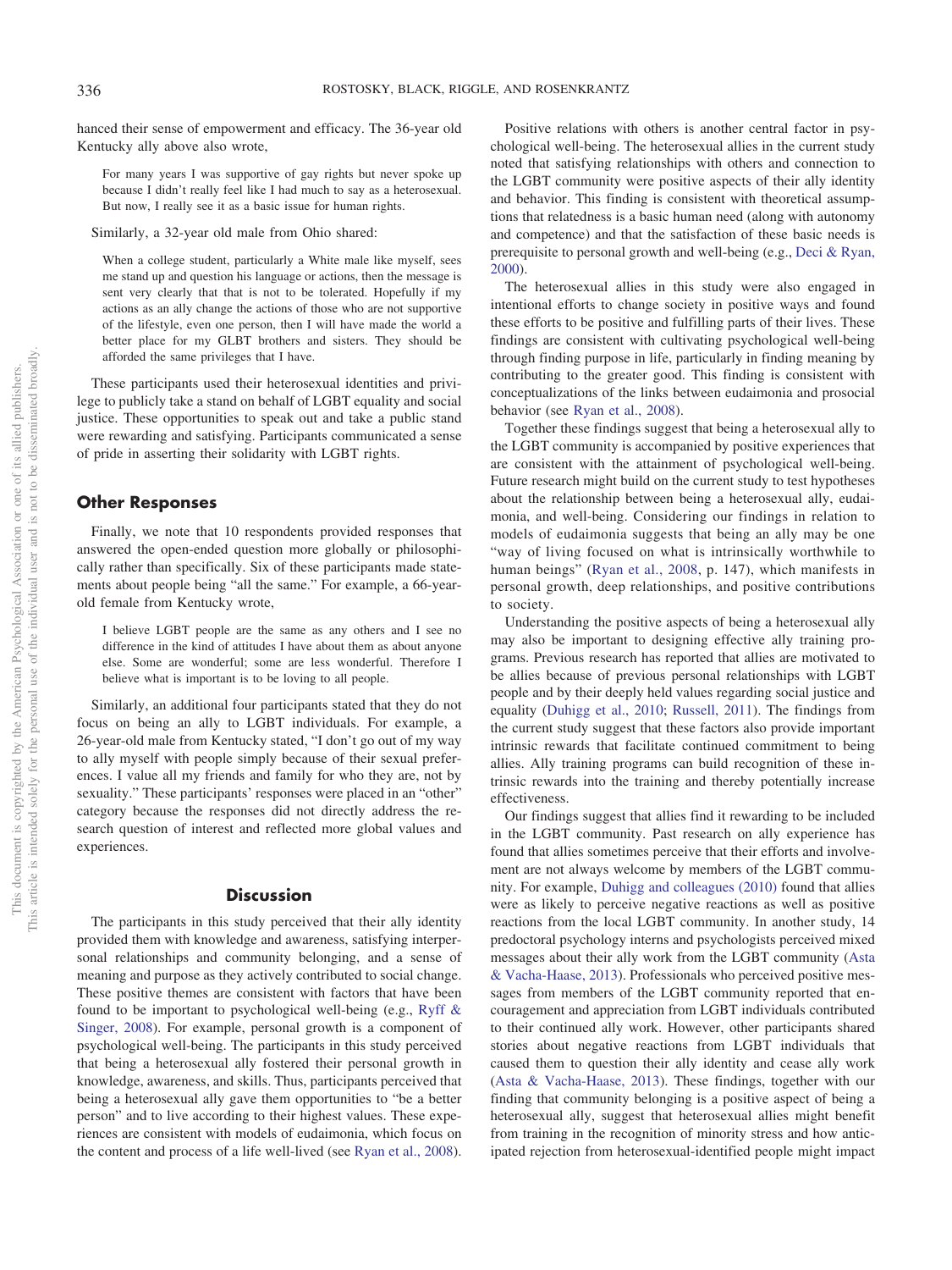LGBT community members' interactions with them. Practice in communicating effectively with LGBT community members might increase the positive and rewarding aspects of heterosexual allies' contributions.

Ally training programs might benefit from more focused allyto-ally mentoring and role modeling. Previous qualitative studies have suggested that heterosexual individuals become allies when they interact with a role model or guide who teaches them the knowledge, skills, and attitudes they need and when they receive positive feedback to increase their confidence about their ally work [\(Broido, 2000;](#page-6-9) [DiStefano et al., 2000;](#page-6-4) [Getz & Kirkley, 2006;](#page-7-11) [Ji et](#page-7-8) [al., 2009;](#page-7-8) [Washington & Evans, 1991\)](#page-7-0). Our findings suggest that it is rewarding for heterosexual-identified allies to serve as role models for other heterosexual-identified people. Thus, heterosexual allies may be effective trainers of other heterosexual allies, teaching the skills and knowledge and providing the role modeling, encouragement, and reinforcement that potential allies need [\(Asta](#page-6-2) [& Vacha-Haase, 2013\)](#page-6-2). This type of mentoring may be intrinsically rewarding and may increase the likelihood of success in creating new allies. Using their own testimonials about the positive aspects of being a heterosexual ally may also be a very important part of the effective training that heterosexual allies can provide.

These suggestions depart significantly from the traditional focus on changing negative attitudes using prejudice-reduction interventions, such as panels of LGBT identified individuals, readings, or in-group/out-group exercises. Focusing on positive aspects of ally identity and behavior may supplement and enhance approaches to ally training that focus on increasing participants' understanding of privilege and oppression.

Most of the previous studies have used small samples of university students or staff (e.g., [Asta & Vacha-Haase, 2013;](#page-6-2) [Getz & Kirkley, 2003,](#page-7-10) [2006;](#page-7-11) [Goldstein & Davis, 2010;](#page-7-9) [Ji et al.,](#page-7-8) [2009;](#page-7-8) [Ryan et al., 2013;](#page-7-7) [Stotzer, 2009\)](#page-7-14) or members of one local community [\(Duhigg et al., 2010\)](#page-6-1). By using a brief online survey to collect open-ended responses, we were able to extend previous research by recruiting one of the largest samples to date of self-identified heterosexual allies from national organizations. Still, the participants in this sample were self-selected, limited to those with access to the Internet, and connected to organizations or other persons that received the announcement about the study. Given that the resulting sample is predominately female, Caucasian, and college educated, generalizing these results to other demographic groups should be done with caution. A more diverse sample of heterosexual allies may reveal additional positive aspects.

Other qualitative studies have noted that people who have oppressed identities are often motivated to work on behalf of equality for other oppressed groups whose identities they do not share [\(DiStefano et al., 2000\)](#page-6-4). Future research should attempt to understand the experiences of allies of color, those with less education or economic resources, and allies from specific religious groups. Glenda Russell (personal communication, 2009) has noted that it is important for LGB-identified people to attend to their own ally development and to use whatever social privilege they hold to advocate for other communities that suffer stigma and discrimination. Future research studies on LGB allies and heterosexual allies to trans-identified communities and communities of color are needed.

Whereas it is important to continue to understand the challenges that allies experience and how they overcome those challenges, the findings from this study suggest that heterosexual allies to the LGBT community have positive experiences and perceive rewards that may enhance their well-being. Therefore, we suggest that future research efforts test the utility of incorporating the positive aspects of being a heterosexual ally into interventions with potential allies in educational settings, the workplace, and the community. Ally training may be enhanced by capitalizing on the positive aspects of being an ally, including increased knowledge and awareness, alignment with deeply held values about social justice and equality, and the intrinsic psychosocial rewards of satisfying relationships and community belonging. Providing allies with opportunities to educate others, be role models, use their privilege, and otherwise contribute are important to sustaining ally motivation and commitment to social change. These behaviors are also intrinsically rewarding and may contribute to individual wellbeing as well as social change.

**Keywords:** heterosexual allies; qualitative; lesbian; gay; bisexual; transgender

#### **References**

- <span id="page-6-2"></span>Asta, E. L., & Vacha-Haase, T. (2013). Heterosexual ally development in counseling psychologists: Experiences, training and advocacy. *The Counseling Psychologist, 41,* 493–529. [http://dx.doi.org/10.1177/](http://dx.doi.org/10.1177/0011000012453174) [0011000012453174](http://dx.doi.org/10.1177/0011000012453174)
- <span id="page-6-0"></span>Bartos, S. E., Berger, I., & Hegarty, P. (2014). Interventions to reduce sexual prejudice: A study-space analysis and meta-analytic review. *Journal of Sex Research, 51,* 363–382. [http://dx.doi.org/10.1080/00224499.2013](http://dx.doi.org/10.1080/00224499.2013.871625) [.871625](http://dx.doi.org/10.1080/00224499.2013.871625)
- <span id="page-6-3"></span>Borgman, A. L. (2009). LGB allies and Christian identity: A qualitative exploration of resolving conflicts and integrating identities. *Journal of Counseling Psychology, 56,* 508 –520. [http://dx.doi.org/10.1037/](http://dx.doi.org/10.1037/a0016691) [a0016691](http://dx.doi.org/10.1037/a0016691)
- <span id="page-6-6"></span>Braun, V., & Clarke, V. (2006). Using thematic analysis in psychology. *Qualitative Researchin Psychology, 3,* 77–101. [http://dx.doi.org/10.1191/](http://dx.doi.org/10.1191/1478088706qp063oa) [1478088706qp063oa](http://dx.doi.org/10.1191/1478088706qp063oa)
- <span id="page-6-9"></span>Broido, E. M. (2000). The development of social justice allies during college: A phenomenological investigation. *Journal of College Student Development, 41,* 3–18. Retrieved from [http://charitycapstone.yolasite](http://charitycapstone.yolasite.com/resources/Broido2000.pdf) [.com/resources/Broido2000.pdf](http://charitycapstone.yolasite.com/resources/Broido2000.pdf)
- <span id="page-6-7"></span>Bronfenbrenner, U. (1994). Ecological models of human development. In M. Gauvain & M. Cole (Eds.), *Readings on the development of children* (2nd ed., pp. 37– 43). New York, NY: Freeman.
- <span id="page-6-8"></span>Deci, E. L., & Ryan, R. M. (2000). The "what" and "why" of goal pursuits: Human needs and the self-determination of behavior. *Psychological Inquiry, 11,* 227–268. [http://dx.doi.org/10.1207/S15327965PLI1104\\_01](http://dx.doi.org/10.1207/S15327965PLI1104_01)
- <span id="page-6-5"></span>Dillon, F. R., Worthington, R. L., Savoy, H. B., Rooney, S. C., Becker-Schutte, A. M., & Guerra, R. (2004). On becoming allies: A qualitative study of lesbian-, gay-, and bisexual-affirmative counselor training. *Counselor Education and Supervision, 43,* 162–178. [http://dx.doi.org/](http://dx.doi.org/10.1002/j.1556-6978.2004.tb01840.x) [10.1002/j.1556-6978.2004.tb01840.x](http://dx.doi.org/10.1002/j.1556-6978.2004.tb01840.x)
- <span id="page-6-4"></span>DiStefano, T. M., Croteau, J. M., Anderson, M. Z., Kampa-Kokesch, S., & Bullard, M. A. (2000). Experiences of being heterosexual allies to lesbian, gay, and bisexual people: A qualitative exploration. *Journal of College Counseling, 3,* 131–141. [http://dx.doi.org/10.1002/j.2161-1882](http://dx.doi.org/10.1002/j.2161-1882.2000.tb00173.x) [.2000.tb00173.x](http://dx.doi.org/10.1002/j.2161-1882.2000.tb00173.x)
- <span id="page-6-1"></span>Duhigg, J. M., Rostosky, S. S., Gray, B. E., & Wimsatt, M. K. (2010). Development of heterosexuals into sexual-minority allies: A qualitative exploration. *Sexuality Research and Social Policy, 7,* 2–14. [http://dx.doi](http://dx.doi.org/10.1007/s13178-010-0005-2) [.org/10.1007/s13178-010-0005-2](http://dx.doi.org/10.1007/s13178-010-0005-2)